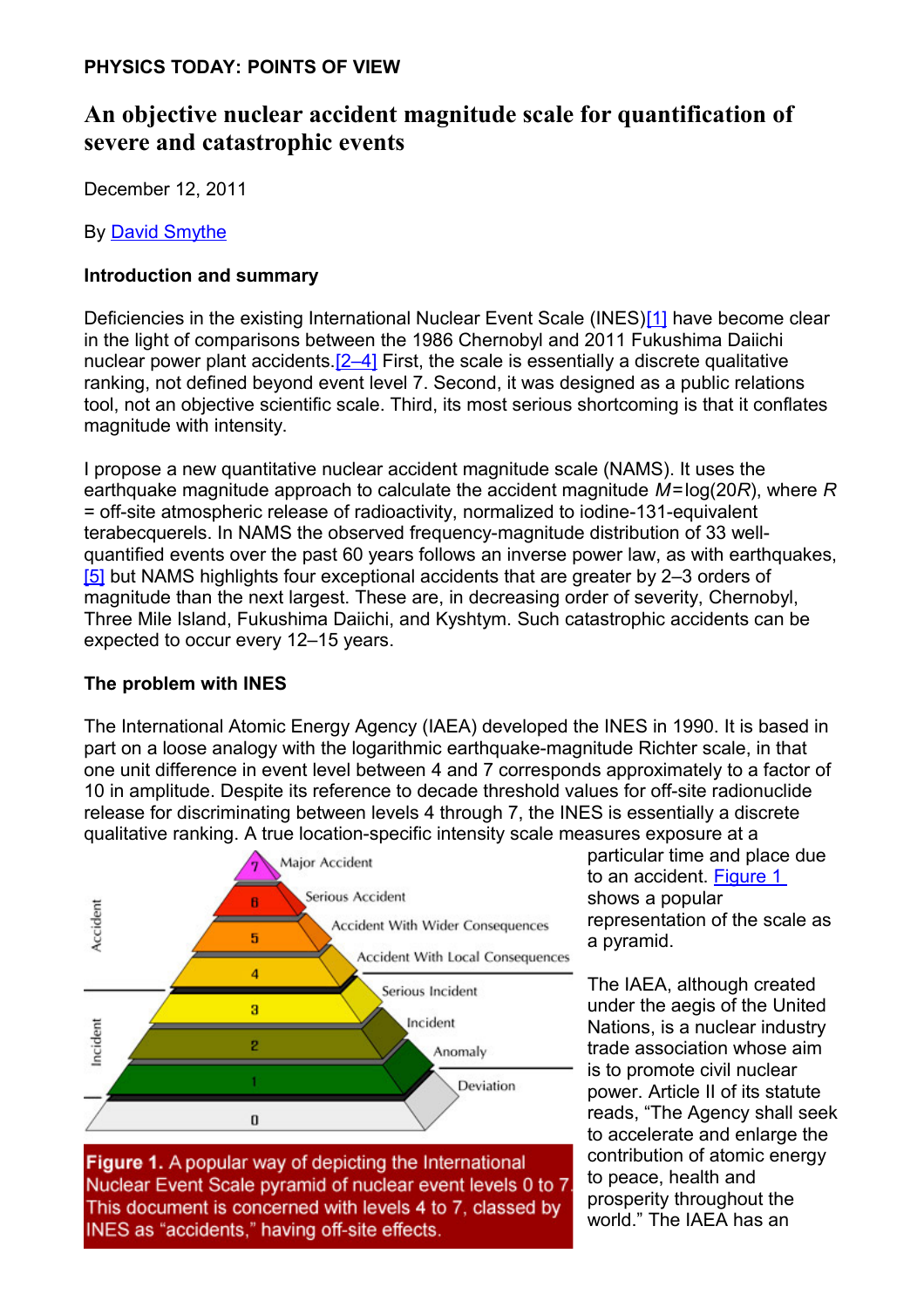inherent conflict of interest when it promotes nuclear power while prescribing its use, by purely voluntary guidelines.

Like any large organization, the IAEA cannot be considered impartial in its consideration of failures and shortcomings of what it seeks to promote. Because the INES "should be used as part of a communications strategy," it is therefore more of a public relations tool than an objective scientific measure. The INES guidelines for how to inform the "target audience [of]... the media and the public" omit any mention of quantified radionuclide releases. The INES level, the nearest we get to quantification, has already been seen to be inadequate in the case of Fukushima Daiichi and Chernobyl, both currently assigned to level 7.

#### **Accident magnitude à la Richter earthquake scale**

Soon after Chernobyl but before the INES was first drawn up, Ken Hsü pointed out the likely analogy between the earthquake frequency–magnitude relation and nuclear accidents[,\[6\]](#page-6-4) but he did not present any data. He suggested that factory-years should be the frequency measure and cost in Swiss francs the magnitude measure (he was for a long time a Swiss resident). Ali Mehmet Celâl Sengör has twice drawn attention to Hsü's ideas, [\[7, 8\]](#page-6-3) but they have never been developed, no doubt because both variables are too difficult to estimate in practice.

Seismology employs two distinct but complementary scales, magnitude and intensity. The intensity scale measures the impact of an earthquake on a population at a given place. Seismic intensity is thus analogous to radiological exposure, or dose, at a specific place. Overall, the INES level definitions (requiring a 200-page user manual) more resemble a seismic intensity scale than a magnitude scale. But since intensity varies with location, one level cannot fit a wide region.

The proposed new NAMS simply uses the estimate of the off-site atmospheric release *R* of radioactive material. The INES already defines approximate order-of-magnitude discrete threshold levels 4 to 7, based on radioactivity released to the atmosphere. The activity of different isotopes is normalized to  $131$  using the scale of dose equivalence specified in the INES; for example, plutonium-239 is 10000 times more active for atmospheric release than <sup>131</sup>I. Following the INES quideline that boundaries between the INES discrete levels be set every decade (power of 10) of the estimated *R*, the quantitative relation is *M*=log(20*R*), where *R* is specified in <sup>131</sup>I -equivalent terabecquerels (TBq), and *M* is the NAMS magnitude. *M* is a real scalar, not an integer as in the INES. The constant 20 in the equation provides the equivalence between the INES and the NAMS.

The INES user's manual<sup>[1]</sup> suggests that the boundaries between levels 4 to 7 be drawn approximately at 500, 5000, and 50000 TBq. So level 4, for example, is in the range of 50– 500 TBq. For simplicity, I have set the equivalence between the NAMS and the INES to be at the top of each decade range. So, for example,

500 TBq≡upper limit of INES level 4≡NAMS magnitude 4.0.

### **Near-field and far-field release**

A scale reserved for far-field releases of radioactivity, the NAMS is defined only as atmospheric release, like INES levels 4-7. Near field means releases confined within the installation buildings, but it includes direct radiation from a confined source that penetrates walls to the environment immediately outside the installation (see, for example, the Tokaimura 1999 criticality event discussed in the appendix).

With very few exceptions, far-field water contamination is ignored in the present compilation. Exceptions are the evaporation of Lake Karachai near Chelyabinsk in 1967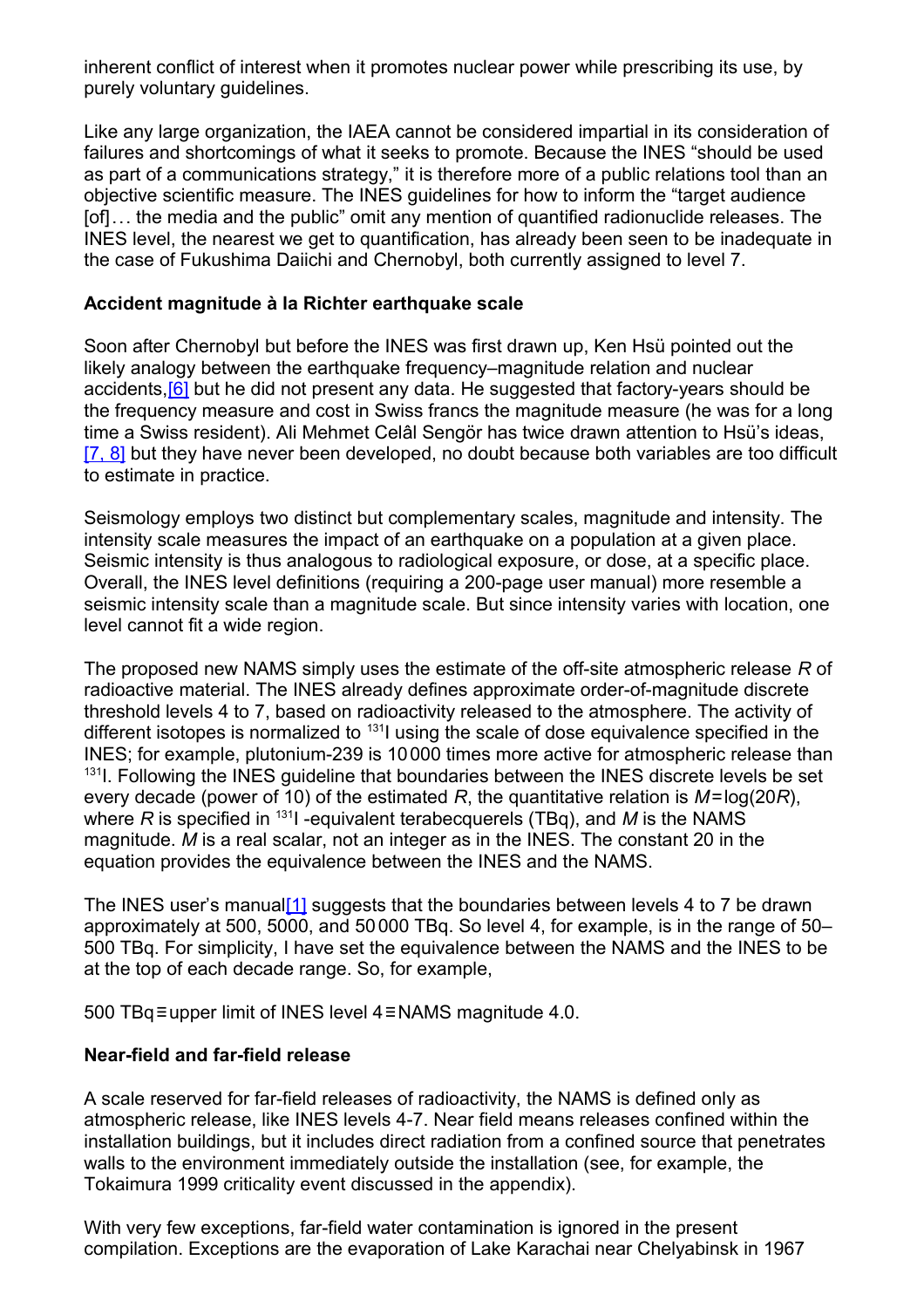and the resuspension into the air from contaminated water during the 1955 Sellafield accident. Those can be classed as indirect atmospheric contamination.

#### **Data sources and their compilation**

The vast majority of descriptions of nuclear accidents are found only on the Web. My sources also included peer-reviewed journal papers and official government reports. I treated all purported radioactive release estimates with a certain amount of suspicion, and, where possible, I weighed the conflicting claims. This document and its [appendix](#page-9-0) include extensive reference lists with web links, so that readers can view those sources and form their own opinions.

Compilations of international nuclear incidents for the past 60 years are available on many websites, but few descriptions provide a quantitative estimate of radioactive release, and still fewer an estimate of the INES level. Chris Winter has compiled a fairly complete list of nuclear accidents of all types,<sup>[9]</sup> but his list is probably biased toward military accidents. One INES level-4 French accident is omitted, as are events after mid 2010, including Fukushima Daiichi. He assigns his own INES levels, where none previously existed, to all 985 events. Wikipedia lists civilian and military nuclear accidents separately; a combined nuclear and radiation accident page is incomplete and biased toward US incidents. The civilian list is also incomplete, for example, in its reference to Three Mile Island. In March 2011, the *Guardian* published a list of nuclear power plant accidents.[\[10\]](#page-6-6) Wikipedia and other websites (see, for example, references [11 and 12\)](#page-6-5) discuss the more serious individual accidents of INES level 3 and greater.

I have removed medical-related accidents from the new classification and retained only accidents that involve civilian power installations and civilian or military nuclear fuel processing or reprocessing. I omit detonations of nuclear weapons, accidents involving airplanes carrying nuclear weapons, and accidents involving nuclear-powered ships or submarines. In addition I omit long-term leaks to the environment because they are difficult to classify as discrete events. Events involving multiple reactors at one site are treated as one accident.

[Table 1,](#page-7-1) which summarizes the data, is restricted to the 33 events to which an INES level has been assigned or can reasonably be estimated and for which the off-site atmospheric release has been or can be estimated. Calculations of the radiological dose equivalences for atmospheric releases are taken from table 2 of the INES manual.[\[1\]](#page-6-2) Although only INES levels 4-7 have off-site effects, I have included events classified as INES level 3 to ensure that no possible off-site events have been omitted. I have not examined events of INES level 2 or below. However, several events at INES level 3 turn out to have magnitudes well below 3, so all the graphs shown below include events down to *M*=2.0.

The data sources for the individual accidents and their magnitude calculation are given in the appendix. Eight events (two of INES level 5, five level 4, and one level 3, shown at the bottom of table 1) evidently had significant off-site releases, but the releases remain unquantifiable. Those are also discussed in the appendix, together with an anomalous group called criticality accidents.

The data compiled in table 1 are unlikely to have excluded any recorded event of INES level 4 or greater, but some unauthorized discharges, especially from the early era of the nuclear industry, could remain undocumented. Those putative hidden events would most probably have occurred in the UK, the former Soviet Union, the US, and France, given those four countries' track records of secrecy and official denial.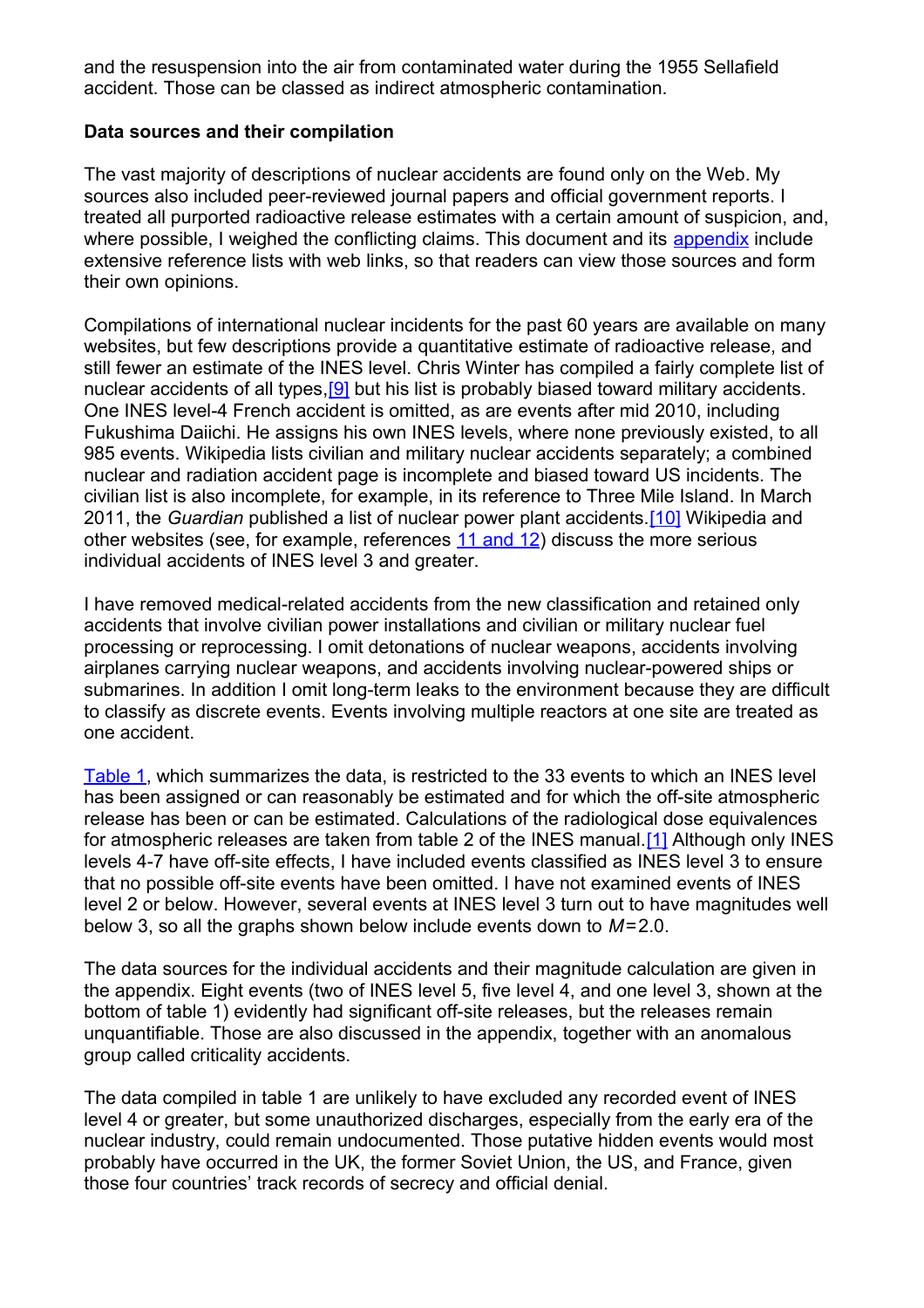#### **Magnitude and frequency**

It may seem counterintuitive, but 33 events are sufficient for an analysis to see whether any predictions can be made, as opposed to simple description and classification. Taking the earthquake magnitude analogy further, we examine the nuclear accident equivalent of the Gutenberg and Richter frequency–magnitude relation:[\[5\]](#page-6-0)

log*N*=*a*−*bM*,

where *N* is the number of earthquakes greater than or equal to magnitude *M* occurring in a given area over a given time interval, and *a* and *b* are constants, usually determined by a best fit to the data, when log*N* is plotted against *M*. Such a graph is doubly logarithmic because the magnitude has been defined logarithmically. Note the ingenious part of Gutenberg and Richter's definition: "greater than or equal to." That cumulative frequency enables more information to be extracted from small data sets.

<span id="page-3-0"></span>

biggest nuclear accidents as defined in the text and tabulated in Table 1. The vertical scale is the logarithm to base 10 of the number of times during the past 60 years (c. 1950–2011) that an event of a given magnitude or greater has occurred. The horizontal scale is the International Nuclear Event Scale level (open circles) or NAMS magnitude (solid black circles). K-Kyshtym 1957,  $M = 7.5$ ; T—Three Mile Island 1979,  $M = 7.9$ ; C-Chernobyl 1986, M = 8.0; F-Fukushima Daiichi 2011,  $M = 7.5$ .

The fact that earthquake data can be fitted well to a straight line with slope *b* reflects the fact that such earthquake distributions empirically obey an inverse power law between frequency and magnitude; this, in turn, suggests that earthquake distributions are fractal. [\[13\]](#page-6-8)

[Figure 2](#page-3-0) plots the frequency-magnitude relationship for nuclear accidents. The white circles show the log-frequency versus INES-level relationship of the 33 events of INES levels 3–7, for which both the INES level and the magnitude can be estimated. The distribution is remarkably linear, with a negative slope (the *b* value, in seismological parlance) of about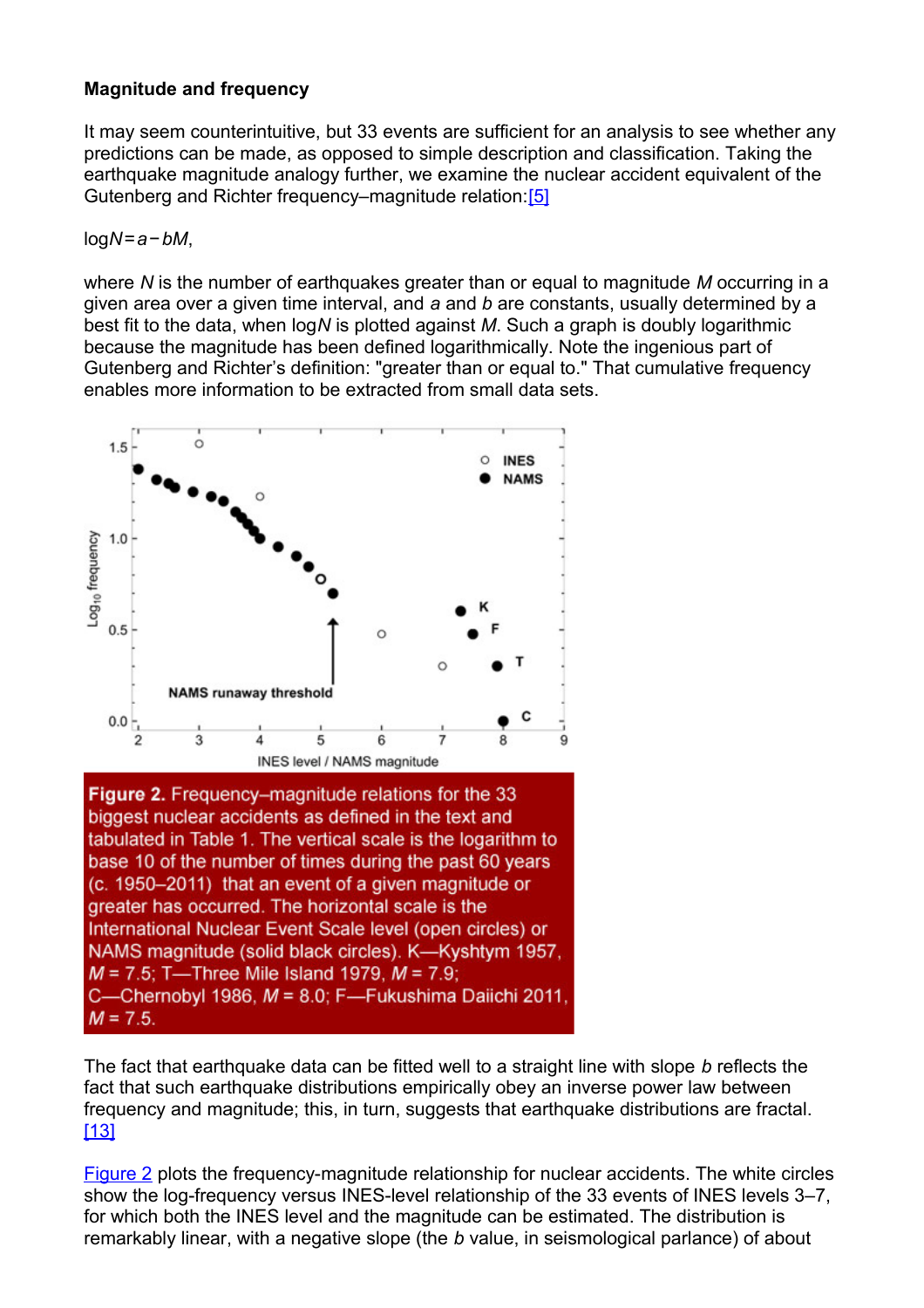0.3. But a surprising difference emerges when we look at the NAMS magnitudes (the black circles in figure 2) in the same manner. Between 2.0 ≤*M*≤5.2 there is still a strong linear relationship, with a *b* value of about 0.2. But the four biggest events now plot as a group distinct from the lower-magnitude group—a gap in magnitudes exists between 5.2 and 7.3 —in which no events have occurred. So the overall frequency-magnitude distribution is clearly bimodal, suggesting that catastrophic accidents behave in a qualitatively different way from lesser events.

There are nine NAMS events of *M*<2.0 that are not shown in [Figure 2.](#page-3-0) Their absence explains why the left-hand side of the NAMS trend does not attain the same value of 1.519  $($ log<sub>10</sub>33) as does the INES plot (white circles) that uses all 33 events.

### **Discussion**

What is the predictive power, if any, of the new magnitude classification? I have refrained from fitting straight lines to the log–log graphs shown in [figure 2;](#page-3-0) however, the revised scale suggests that about 10 events of magnitude 4 or greater will occur every 60 years, the period covered by the data. Any prediction assumes that the dataset is statistically stationary, so that the past is indicative of the future. Recurrence times using the two scales are compared in [table 2.](#page-9-0)

<span id="page-4-0"></span>

The INES defines only two level-7 events in 60 years, and three events of level 6 or greater. INES levels 3 and 4 have shorter recurrence periods than NAMS because of the coarser classification of the former. Level 6 and magnitude 6 cannot be compared because no events between magnitude 5.2 and 7.3 have occurred. INES level 7 overestimates the recurrence time by a factor of 2.5 relative to NAMS and underestimates the severity of some events due to the ceiling at level 7. The comparable recurrence time of 12–15 years between *M*= 5.2 and 7.3 in figure 2 suggests that if an accident approaches magnitude 5, it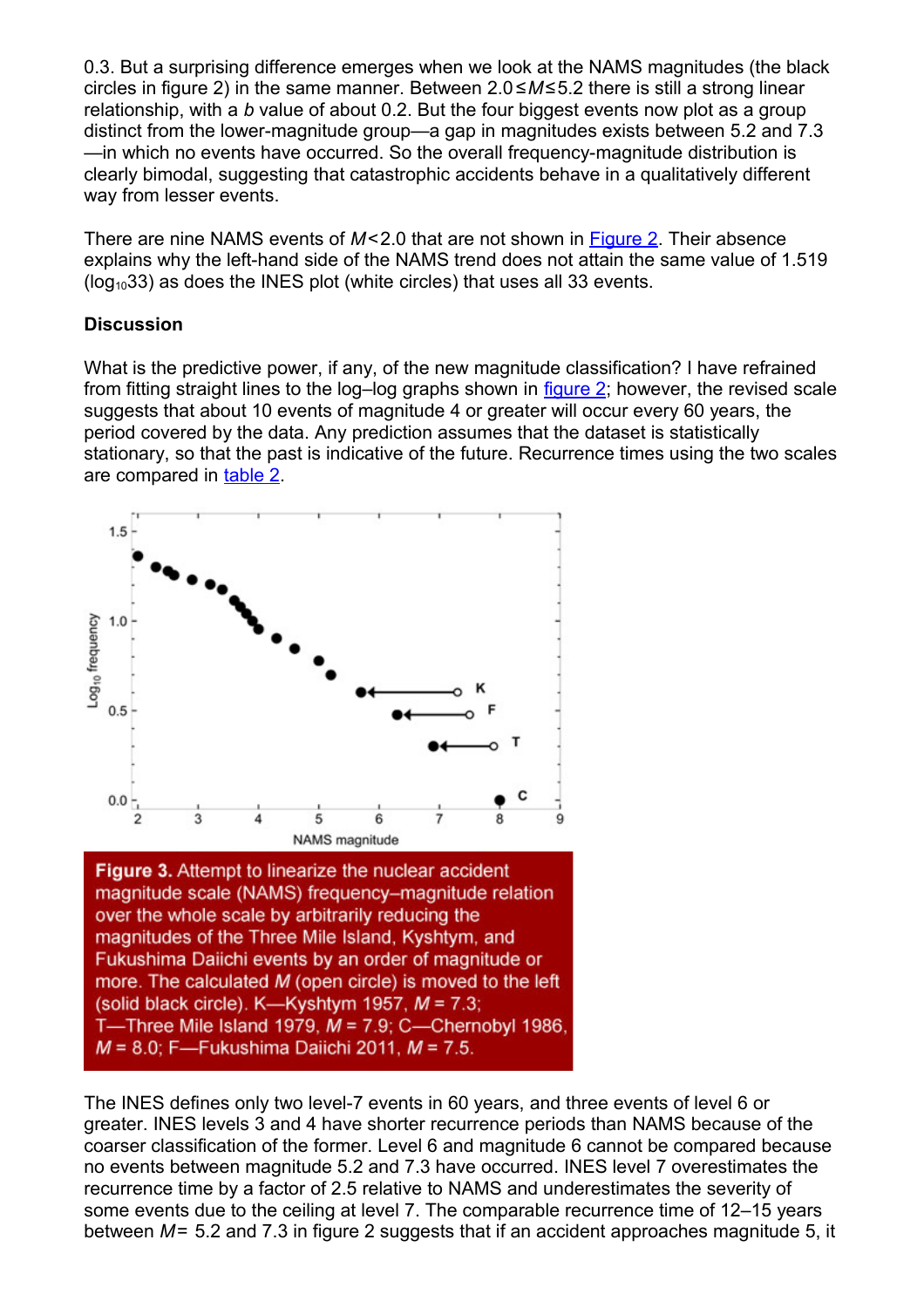is likely to increase by two further orders of magnitude—that is, to a full-blown runaway catastrophe. A magnitude 7 or greater accident is to be expected every 12–15 years.

It may be argued that the past 60 years are not a reliable guide to future accidents, because more modern reactor designs are inherently safer; however, an aging worldwide reactor fleet might be expected to become less reliable as time goes on. Furthermore, the accident record, reviewed by Benjamin Sovacool, [\[14\]](#page-7-2) implies that new designs are more risky, not less so.

To remove the bimodal distribution on the assumption that it is a data artifact, we would have to reduce the magnitudes of the three biggest events below Chernobyl to about 6.9. 6.3, and 5.7; for example, we could arbitrarily reduce the magnitudes of Three Mile Island by 1.0, Fukushima by 1.2, and Kyshtym by 1.6, as shown in [figure 3.](#page-4-0) I consider this scenario to be highly unlikely, as it requires that each be reduced by than one order of magnitude. Equally unlikely, as discussed above, would be the infill of the current gap in magnitudes by major accidents not yet documented in the public domain.

<span id="page-5-1"></span>

<span id="page-5-2"></span>Given that 20 of the 33 classified events in table 1 are Sellafield accidents[,\[15\],](#page-5-2) is it possible that Sellafield is distorting the magnitude-frequency relation? To address that question, [figure 4](#page-5-1) shows the graph for just the 13 non-Sellafield events, but otherwise to the same scale as figure 2. The data are clearly much sparser, but the two-orders-ofmagnitude gap remains. The roll-off (the flattening out of the data trend on the left-hand side) below level or magnitude 4 is presumably due to underreporting of non-Sellafield accidents in the INES range 3-4. It would be useful to have detailed reports and analyses, as Webb and coauthors have done for Sellafield, [15] to quantify accidents at the following major nuclear installations:

- <span id="page-5-0"></span>1. Chalk River, Ontario (Canada)
- 2. Saint Laurent, La Hague, Marcoule, and Tricastin (France)
- 3. Idaho National Laboratory, Rocky Flats, Oak Ridge, Los Alamos, Savannah River, and Hanford (USA)
- 4. Tokai (Japan)
- 5. Hanau (Germany)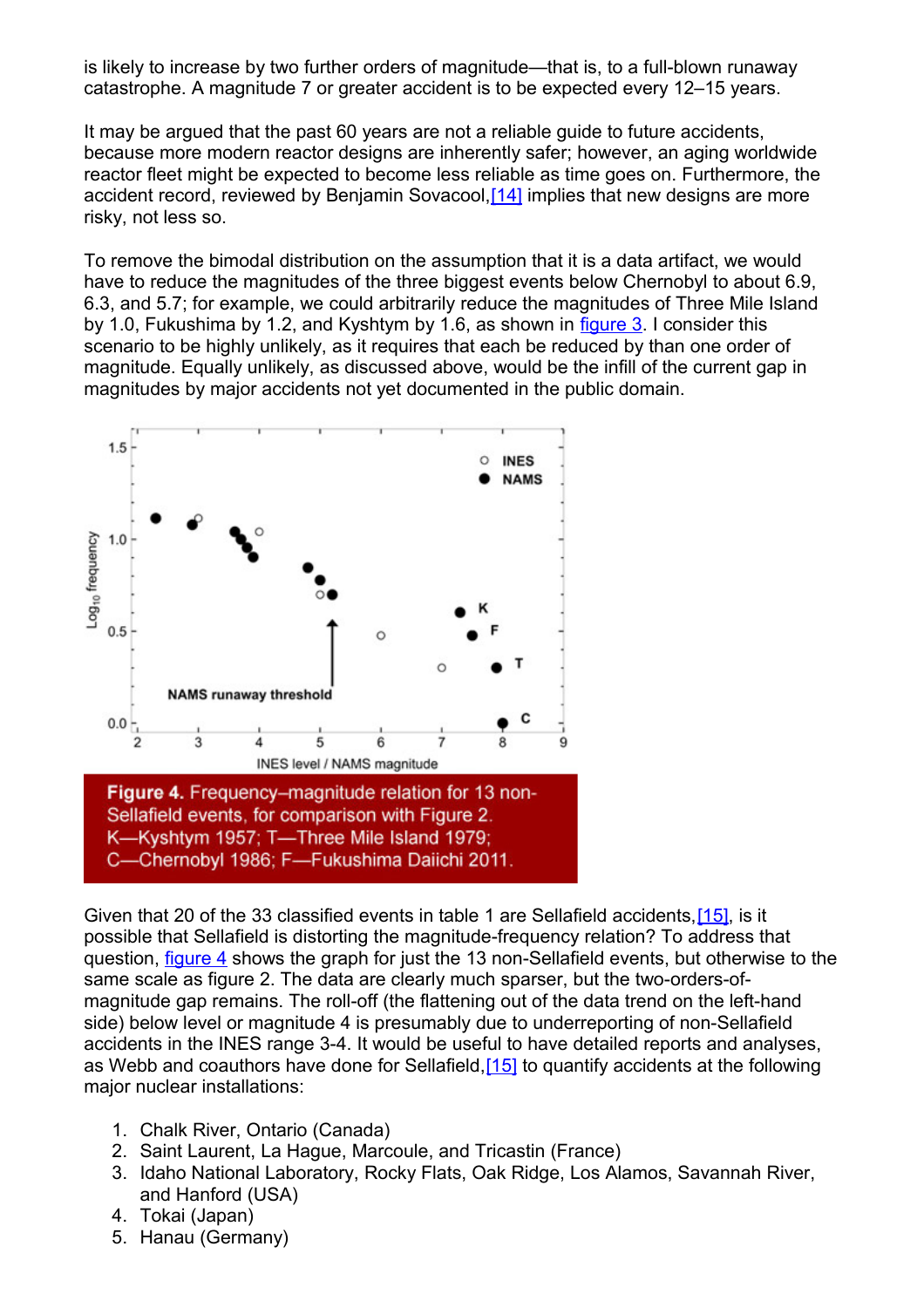Some of the above feature prominently in an IAEA report on significant incidents at nuclear installations[.\[16\]](#page-7-3) The list is, of course, incomplete. So Sellafield is serving here as a proxy for many other undocumented accidents, which, if they were included in figure 2, would raise and steepen the main sequence part of the NAMS curve.

### **Conclusions**

The NAMS highlights four exceptional accidents that are greater by 2–3 orders of magnitude than the next largest. Those are, in decreasing order of severity, Chernobyl, Three Mile Island, Fukushima Daiichi, and Kyshtym. Such catastrophic accidents can be expected to occur every 12–15 years. The INES, in contrast, fails to reveal that bimodality and underestimates the frequency of severe accidents.

The NAMS makes no predictions about impact and dose, for the same reason that earthquake magnitude does not necessarily indicate damage.

Liquid contamination should in future be included in the NAMS accident quantification. The problem here, which is beyond the scope of the present paper, is how to estimate the radiological equivalences for the various isotopes and to return a value for the magnitude, given also the variety of paths by which activity might eventually be ingested. Alternatively, a separate NAMS scale for liquid contamination could be devised. It would once again be analogous to seismic magnitude scales, where a particular scale is defined by how the magnitude is estimated. The off-site consequences part of the INES (levels 4–7) needs to be completely rewritten. As with seismological scales, decimal real numbers should be reserved for the NAMS magnitude *M*, and Roman numerals should be used for a proposed revised INES intensity scale based on dose at a specific place and time.

Finally, the NAMS magnitude of an accident having off-site consequences is simple to compute; all that is needed is the estimate of off-site releases of radionuclides. The NAMS can be corrected or updated instantly. It is easily understood by the general public, who are accustomed to earthquake magnitudes, and it is more honest than the INES level. But if the raw release data to enable a calculation are not being made available immediately after an accident, we need to ask why.

### **References**

- <span id="page-6-2"></span>1. [International Atomic Energy Agency, INES: The International Nuclear and](http://www-pub.iaea.org/MTCD/publications/PDF/INES-2009_web.pdf) [Radiological Event Scale User's Manual, 2008 edition.](http://www-pub.iaea.org/MTCD/publications/PDF/INES-2009_web.pdf)
- <span id="page-6-1"></span>2. R. Wakeford, *J. Radiol. Prot*. **31**, 167 (2011).
- 3. *Nature* Newsblog, ["How Fukushima is and isn't like Chernobyl"](http://blogs.nature.com/news/2011/04/how_fukushima_is_and_isnt_like_1.html) (12 April 2011).
- 4. *Nature* Newsblog, ["Directly Comparing Fukushima to Chernobyl"](http://blogs.nature.com/news/2011/09/directly_comparing_fukushima_t.html) (7 September 2011).
- <span id="page-6-0"></span>5. B. Gutenberg, C. F. Richter, *Seismicity of the Earth and Associated Phenomena*, 2nd ed., Princeton U. Press, Princeton, NJ, (1954). [First edition](http://ia600308.us.archive.org/5/items/seismicityofthee009299mbp/seismicityofthee009299mbp.pdf) available online.
- <span id="page-6-4"></span>6. K. Hsü, *Nature* **328**, 22 (1987).
- <span id="page-6-3"></span>7. A. M. C. Sengör, *Nature* **335**, 391 (1988).
- 8. A. M. C. Sengör *Nature* **472**, 169 (2011).
- <span id="page-6-7"></span>9. C. Winter, ["Accidents Involving Nuclear Energy,".](http://www.chris-winter.com/Digressions/Nuke-Goofs/Nuke-Goofs.html)
- <span id="page-6-6"></span>10. *Guardian* Datablog ["Nuclear Power Plant Accidents: Listed and Ranked Since](http://www.guardian.co.uk/news/datablog/2011/mar/14/nuclear-power-plant-accidents-list-rank) [1952,".](http://www.guardian.co.uk/news/datablog/2011/mar/14/nuclear-power-plant-accidents-list-rank)
- <span id="page-6-5"></span>11. T. P. McLaughlin et al., ["A Review of Criticality Accidents \(2000 Revision\),"](http://www.orau.org/ptp/Library/accidents/la-13638.pdf) Los Alamos National Laboratory document no. LA-13638.
- 12. Trinity Atomic Website, ["Criticality Accidents,".](http://www.cddc.vt.edu/host/atomic/accident/critical.html)
- <span id="page-6-8"></span>13. D. L. Turcotte, *Fractals and Chaos in Geology and Geophysics*, 2nd ed., Cambridge U. Press, New York (1997).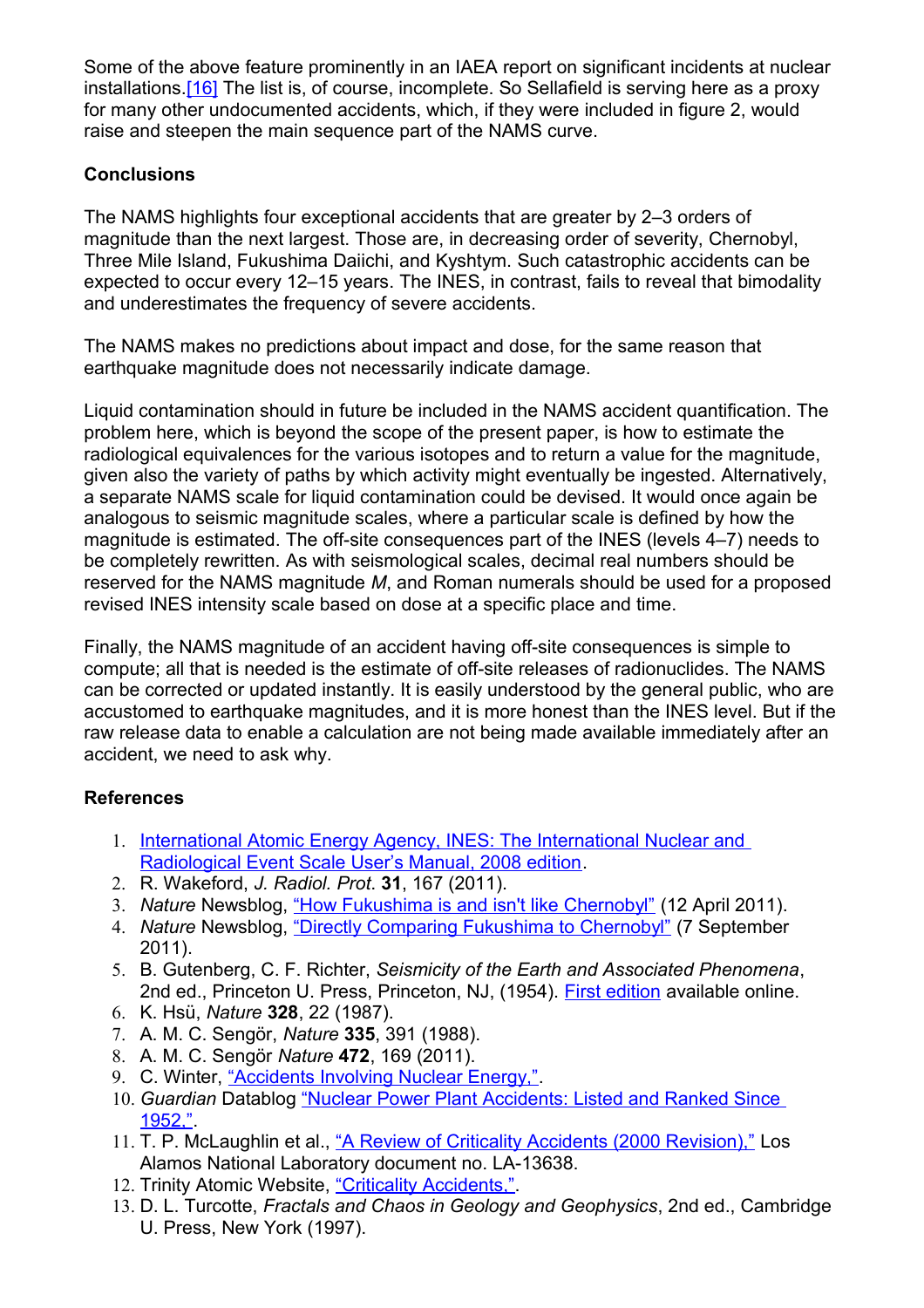- <span id="page-7-2"></span>14. B. Sovacool, *Contesting the Future of Nuclear Power: A Critical Global Assessment of Atomic Energy*, World Scientific, Hackensack, NJ (2011).
- 15. G. A. M. Webb, R. W. Anderson, M. J. S. Gaffney, *J. Radiol. Prot.* **26**, 33 (2006).
- <span id="page-7-3"></span>16. International Atomic Energy Agency, ["Significant Incidents in Nuclear Fuel Cycle](http://www.iaea.org/inis/collection/NCLCollectionStore/_Public/27/060/27060437.pdf) [Facilities,".](http://www.iaea.org/inis/collection/NCLCollectionStore/_Public/27/060/27060437.pdf)

<span id="page-7-0"></span>*David Smythe is Emeritus Professor of Geophysics in the University of Glasgow, but now lives in France. He is currently engaged in persuading the UK government to abandon its plans for a high-level nuclear waste repository in West Cumbria, where, he contends, both the geology and hydrogeology are completely unsuitable. He was a founder and bass player of the Rezillos, Scotland's best-known pop group of the late 1970s, but now prefers to sing the solo tenor classical song repertoire.*

## <span id="page-7-1"></span>**Table 1**

The 33 accidents of International Nuclear Event Scale (INES) levels 4—7 for which the magnitude *M* can be quantified. Eight further accidents of level ≥3 are appended, but for which the off-site release, and therefore *M*, cannot currently be quantified. Sources of the quoted INES level are the reference numbers in the last column (reference  $0 =$  this paper;  $W =$  Wikipedia;  $A =$  Appendix).

| <b>Date</b> | <b>INES</b><br>level      | Location                           | <b>Release (TBq)</b> | M      | <b>INES</b><br>Ref. |
|-------------|---------------------------|------------------------------------|----------------------|--------|---------------------|
| 1949-12-02  | 4                         | Hanford, WA, USA                   | 289                  | 3.8    | 9                   |
| 1955-03-25  | $\overline{4}$            | Sellafield, UK                     | 1000                 | 4.3    | 15                  |
| 1955-07-14  | 3                         | Sellafield, UK                     | 0.0002               | $-2.4$ | 15                  |
| 1955-12-08  | 3                         | Sellafield, UK                     | 0.0001               | $-2.7$ | 15                  |
| 1957-09-11  | 5                         | Rocky Flats, CO, USA               | 7800                 | 5.2    | 0, 9                |
| 1957-09-29  | 6                         | Kyshtym (Mayak), Russia            | 1,000,000            | 7.3    | 15, W               |
| 1957-10-07  | 5                         | Windscale (Sellafield), UK         | 1786                 | 4.6    | 15, W               |
| 1961-01-03  | $\overline{\mathcal{A}}$  | SL-1, Idaho Falls, ID, USA         | 41                   | 2.9    | W                   |
| 1961-06-19  | 3                         | Sellafield, UK                     | 540                  | 4.0    | 15                  |
| 1965-01-20  | 4                         | Lawrence Livermore, CA, USA        | 259                  | 3.7    | $\overline{0}$      |
| 1967-04-01  | 5                         | Chelyabinsk; Lake Karachai, Russia | 5600                 | 5.0    | $\mathbf 0$         |
| 1968-05-01  | $\overline{\mathbf{4}}$   | Sellafield, UK                     | 550                  | 4.0    | 15                  |
| 1969-03-05  | $\ensuremath{\mathsf{3}}$ | Sellafield, UK                     | 2.1                  | 1.6    | 15                  |
| 1969-05-11  | 4                         | Rocky Flats, CO, USA               | 10                   | 2.3    | 0                   |
| 1969-10-12  | $\overline{4}$            | Sellafield, UK                     | 9                    | 2.3    | 15                  |
| 1970-02-10  | 3                         | Sellafield, UK                     | 5                    | 2.0    | 15                  |
| 1970-03-10  | 3                         | Sellafield, UK                     | 18                   | 2.6    | 15                  |
| 1970-08-06  | 4                         | Lawrence Livermore, CA, USA        | 222                  | 3.6    | $\pmb{0}$           |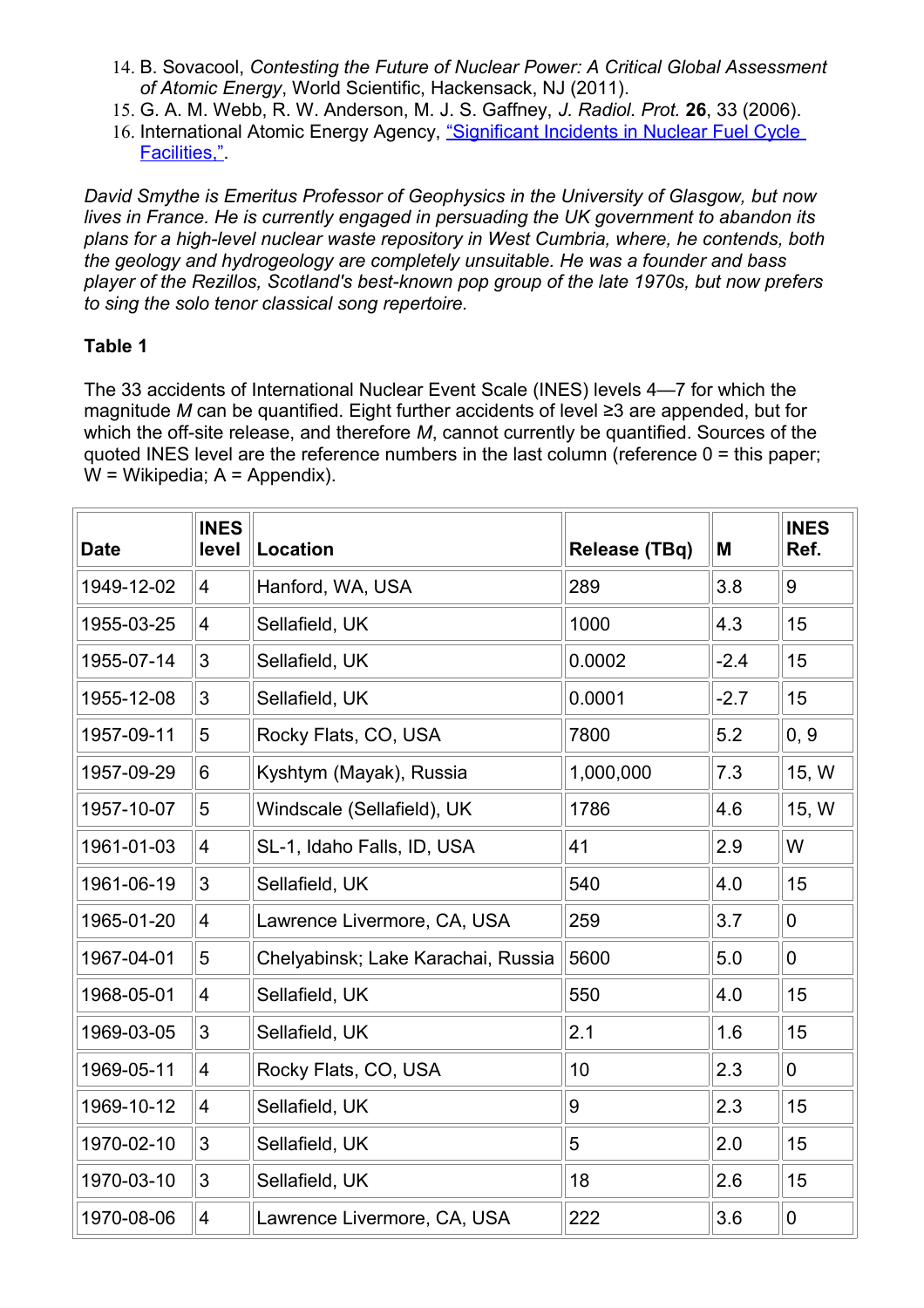| 1970-11-29<br>3<br>2.5<br>Sellafield, UK<br>16<br>$\mathfrak{S}$<br>1971-03-19<br>Sellafield, UK<br>4.8<br>2.0<br>3<br>3.2<br>1971-12-15<br>Sellafield, UK<br>74<br>$\sqrt{3}$<br>2.2<br>1.6<br>1972-12-06<br>Sellafield, UK<br>5.4<br>1973-09-26<br>Sellafield, UK<br>2.0<br>4<br>5<br>3,700,000<br>1979-03-28<br>Three Mile Island, PA, USA<br>7.9<br>$\mathfrak{B}$<br>3.7<br>1979-07-16<br>1.9<br>Sellafield, UK<br>1979-09-11<br>Sellafield, UK<br>130<br>3.4<br>$\overline{4}$<br>$\mathbf{3}$<br>1980-09-22<br>Sellafield, UK<br>2.0<br>1.6<br>1981-10-01<br>3<br>Sellafield, UK<br>0.9<br>1.3<br>$\mathfrak{B}$<br>1.8<br>1984-07-17<br>Sellafield, UK<br>2.9<br>8.0<br>1986-04-26<br>$\overline{7}$<br>Chernobyl, Ukraine<br>5,200,000<br>4.8<br>1993-04-06<br>3500<br>$\overline{4}$<br>Seversk (Tomsk-7), Russia<br>360<br>3.9<br>2003-04-10<br>3<br>Paks, Hungary<br>2011-03-11<br>$\vert$ 7<br>1,592,000<br>7.5<br>Fukushima -Daiichi, Japan<br>Not currently quantifiable<br>5<br>1952-12-12<br>Chalk River, Ontario, Canada<br>1969-10-17<br>4<br>Saint Laurent, France<br>1972-12-21<br>$\geq 4$<br>Pawling, NY, USA<br>$\overline{\mathbf{4}}$<br>1975-11-28<br>Leningrad, Russia<br>1977-02-22<br>$\overline{\mathcal{A}}$<br>Jaslovské Bohunice, Slovakia |            |                          |                       |  |             |
|------------------------------------------------------------------------------------------------------------------------------------------------------------------------------------------------------------------------------------------------------------------------------------------------------------------------------------------------------------------------------------------------------------------------------------------------------------------------------------------------------------------------------------------------------------------------------------------------------------------------------------------------------------------------------------------------------------------------------------------------------------------------------------------------------------------------------------------------------------------------------------------------------------------------------------------------------------------------------------------------------------------------------------------------------------------------------------------------------------------------------------------------------------------------------------------------------------------------------------------------------------------------------|------------|--------------------------|-----------------------|--|-------------|
|                                                                                                                                                                                                                                                                                                                                                                                                                                                                                                                                                                                                                                                                                                                                                                                                                                                                                                                                                                                                                                                                                                                                                                                                                                                                              |            |                          |                       |  | 15          |
|                                                                                                                                                                                                                                                                                                                                                                                                                                                                                                                                                                                                                                                                                                                                                                                                                                                                                                                                                                                                                                                                                                                                                                                                                                                                              |            |                          |                       |  | 15          |
|                                                                                                                                                                                                                                                                                                                                                                                                                                                                                                                                                                                                                                                                                                                                                                                                                                                                                                                                                                                                                                                                                                                                                                                                                                                                              |            |                          |                       |  | 15          |
|                                                                                                                                                                                                                                                                                                                                                                                                                                                                                                                                                                                                                                                                                                                                                                                                                                                                                                                                                                                                                                                                                                                                                                                                                                                                              |            |                          |                       |  | 15          |
|                                                                                                                                                                                                                                                                                                                                                                                                                                                                                                                                                                                                                                                                                                                                                                                                                                                                                                                                                                                                                                                                                                                                                                                                                                                                              |            |                          |                       |  | 15          |
|                                                                                                                                                                                                                                                                                                                                                                                                                                                                                                                                                                                                                                                                                                                                                                                                                                                                                                                                                                                                                                                                                                                                                                                                                                                                              |            |                          |                       |  | W           |
|                                                                                                                                                                                                                                                                                                                                                                                                                                                                                                                                                                                                                                                                                                                                                                                                                                                                                                                                                                                                                                                                                                                                                                                                                                                                              |            |                          |                       |  | 15          |
|                                                                                                                                                                                                                                                                                                                                                                                                                                                                                                                                                                                                                                                                                                                                                                                                                                                                                                                                                                                                                                                                                                                                                                                                                                                                              |            |                          |                       |  | 15          |
|                                                                                                                                                                                                                                                                                                                                                                                                                                                                                                                                                                                                                                                                                                                                                                                                                                                                                                                                                                                                                                                                                                                                                                                                                                                                              |            |                          |                       |  | 15          |
|                                                                                                                                                                                                                                                                                                                                                                                                                                                                                                                                                                                                                                                                                                                                                                                                                                                                                                                                                                                                                                                                                                                                                                                                                                                                              |            |                          |                       |  | 15          |
|                                                                                                                                                                                                                                                                                                                                                                                                                                                                                                                                                                                                                                                                                                                                                                                                                                                                                                                                                                                                                                                                                                                                                                                                                                                                              |            |                          |                       |  | 15          |
|                                                                                                                                                                                                                                                                                                                                                                                                                                                                                                                                                                                                                                                                                                                                                                                                                                                                                                                                                                                                                                                                                                                                                                                                                                                                              |            |                          |                       |  | W           |
|                                                                                                                                                                                                                                                                                                                                                                                                                                                                                                                                                                                                                                                                                                                                                                                                                                                                                                                                                                                                                                                                                                                                                                                                                                                                              |            |                          |                       |  | W, A26      |
|                                                                                                                                                                                                                                                                                                                                                                                                                                                                                                                                                                                                                                                                                                                                                                                                                                                                                                                                                                                                                                                                                                                                                                                                                                                                              |            |                          |                       |  | W, A27      |
|                                                                                                                                                                                                                                                                                                                                                                                                                                                                                                                                                                                                                                                                                                                                                                                                                                                                                                                                                                                                                                                                                                                                                                                                                                                                              |            |                          |                       |  | W           |
|                                                                                                                                                                                                                                                                                                                                                                                                                                                                                                                                                                                                                                                                                                                                                                                                                                                                                                                                                                                                                                                                                                                                                                                                                                                                              |            |                          |                       |  |             |
|                                                                                                                                                                                                                                                                                                                                                                                                                                                                                                                                                                                                                                                                                                                                                                                                                                                                                                                                                                                                                                                                                                                                                                                                                                                                              |            |                          |                       |  | W, W        |
|                                                                                                                                                                                                                                                                                                                                                                                                                                                                                                                                                                                                                                                                                                                                                                                                                                                                                                                                                                                                                                                                                                                                                                                                                                                                              |            |                          |                       |  | W           |
|                                                                                                                                                                                                                                                                                                                                                                                                                                                                                                                                                                                                                                                                                                                                                                                                                                                                                                                                                                                                                                                                                                                                                                                                                                                                              |            |                          |                       |  | $\mathbf 0$ |
|                                                                                                                                                                                                                                                                                                                                                                                                                                                                                                                                                                                                                                                                                                                                                                                                                                                                                                                                                                                                                                                                                                                                                                                                                                                                              |            |                          |                       |  | W           |
|                                                                                                                                                                                                                                                                                                                                                                                                                                                                                                                                                                                                                                                                                                                                                                                                                                                                                                                                                                                                                                                                                                                                                                                                                                                                              |            |                          |                       |  | W           |
|                                                                                                                                                                                                                                                                                                                                                                                                                                                                                                                                                                                                                                                                                                                                                                                                                                                                                                                                                                                                                                                                                                                                                                                                                                                                              | 1980-03-13 | $\overline{\mathcal{A}}$ | Saint Laurent, France |  | W, W        |
| 1982-09-09<br>5<br>Chernobyl, Ukraine                                                                                                                                                                                                                                                                                                                                                                                                                                                                                                                                                                                                                                                                                                                                                                                                                                                                                                                                                                                                                                                                                                                                                                                                                                        |            |                          |                       |  | W           |
|                                                                                                                                                                                                                                                                                                                                                                                                                                                                                                                                                                                                                                                                                                                                                                                                                                                                                                                                                                                                                                                                                                                                                                                                                                                                              | 1983-11-01 | $\mathfrak{S}$           | Sellafield, UK        |  | 15          |

# **Table 2**

Comparison of recurrence times for the INES and the NAMS magnitude scales.

| <b>INES level or NAMS magnitude lINES Period (y)</b> |    | NAMS Period (y) |
|------------------------------------------------------|----|-----------------|
| 4/4.0                                                |    | 6               |
| 5/5.0                                                | 8  | 12              |
| 6/6.0                                                | 20 |                 |
| 7/7.0                                                | 30 | $12 - 15$       |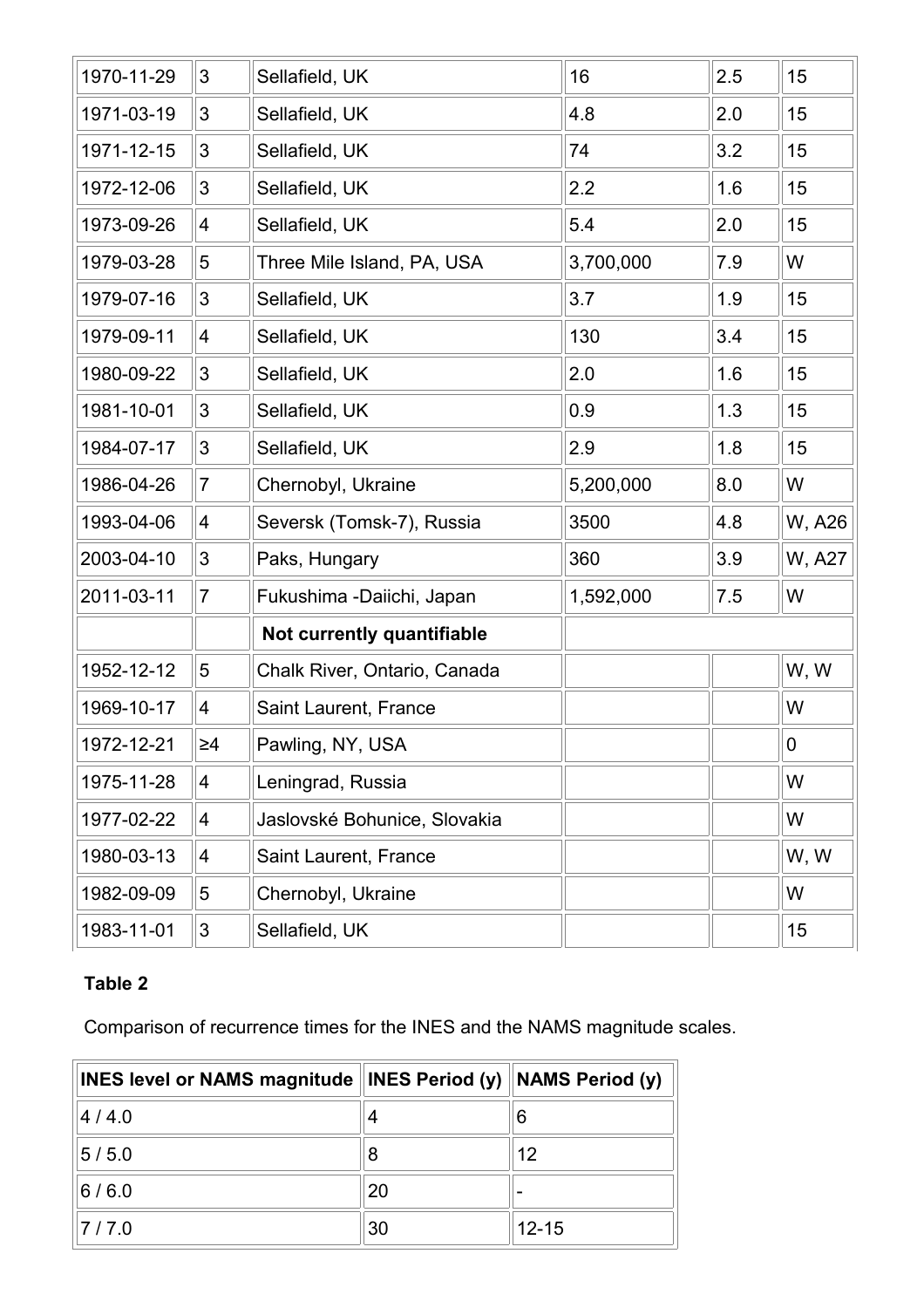# <span id="page-9-0"></span>**Appendix: Specific accidents**

December 12, 2011

## **Chernobyl, 1986**

The [accident at Chernobyl,](http://en.wikipedia.org/wiki/Chernobyl%20disaster) in Ukraine, remains the most catastrophic event of the past 60 years. Its magnitude of 8.0 is a more useful discriminator than International Nuclear Event Scale (INES) level 7.

## **Kyshtym, 1957**

The [event at the Soviet Union's Kyshtym](http://en.wikipedia.org/wiki/Kyshtym%20Disaster) plant of INES level 6 is poorly quantified, with estimates ranging from 74 to 1850 petabecquerels, or magnitudes 6.2 to 7.6. I have used an intermediate figure of 1000 PBq, or magnitude 7.3.

### **Sellafield, 1955 and 1957**

The UK's Sellafield complex, which includes Windscale and Calder Hall, has long been one of the world's largest nuclear installations. The frequent occurrence of Sellafield in the incident databas[e\[1\]](#page-12-4) may be explained in several ways:

- 1. There has been an abnormally meticulous record of incident reporting.
- 2. Sellafield is much more accident prone than other nuclear installations.
- 3. Nuclear installations in general are underreporting events of level 4 and below.

The truth is probably a combination of all three.

Geoffrey Webb and colleagues classified the magnitude of the 25 March 1955 Sellafield release as INES level 4 and estimated that "up to a few tenths of a [terabecquerel] could have been released to atmosphere["\[1\]—](#page-12-4)say 0.1 TBq, multiplied by the equivalence factor of 10000 and based on the assumption that the "beta/gamma radioactivity" comprised plutonium.

The Sellafield events mostly turn out to have a lower magnitude than the INES level to which they were assigned. The 1957 Windscale fire, for example, is classed at INES level 5 but has *M*=4.6. On the other hand, the 14 July 1955 fire released some (unspecified) alpha radioactivity. The 8 December 1955 fire is said to be similar to the 25 March one. So although I have used Webb and colleagues' estimates of activity released[,\[1\]](#page-12-4) I have been unable to apply any equivalence factor to their release estimates. That means that the magnitudes of −2.4 and −2.7, respectively, for the two accidents may be too low by orders of magnitude if, for example, uranium was burnt.

## **Three Mile Island, 1979**

Determining the releases from Pennsylvania's [Three Mile Island,](http://en.wikipedia.org/wiki/Three%20Mile%20Island%20accident) an INES level 5 accident, has been contentious. There is convincing evidence that the releases were underreported by a minimum of one order of magnitude. The official Nuclear Regulatory Commission (NRC) figure is 10 megacuries (370 PBq)[.\[2\]](#page-12-3) Joy Thompson, Randall Thompson, and David Bear quote 22 MCi (814 PBq)[,\[3\]](#page-12-2) whereas Arnold Gundersen estimates anywhere between 100 and 1000 times the NRC figure.<sup>[4]</sup> Gundersen also points out that the sum of the NRC releases yields 36 MCi. I use a conservatively low figure of 100 MCi (3 700000 TBq). Lastly, epidemiological studies, which are themselves controversial, [5-13] point to a significant epidemic of cancer that is clearly related to Three Mile Island and that would not have occurred if the NRC figure were correct. However, even if we use the incredible NRC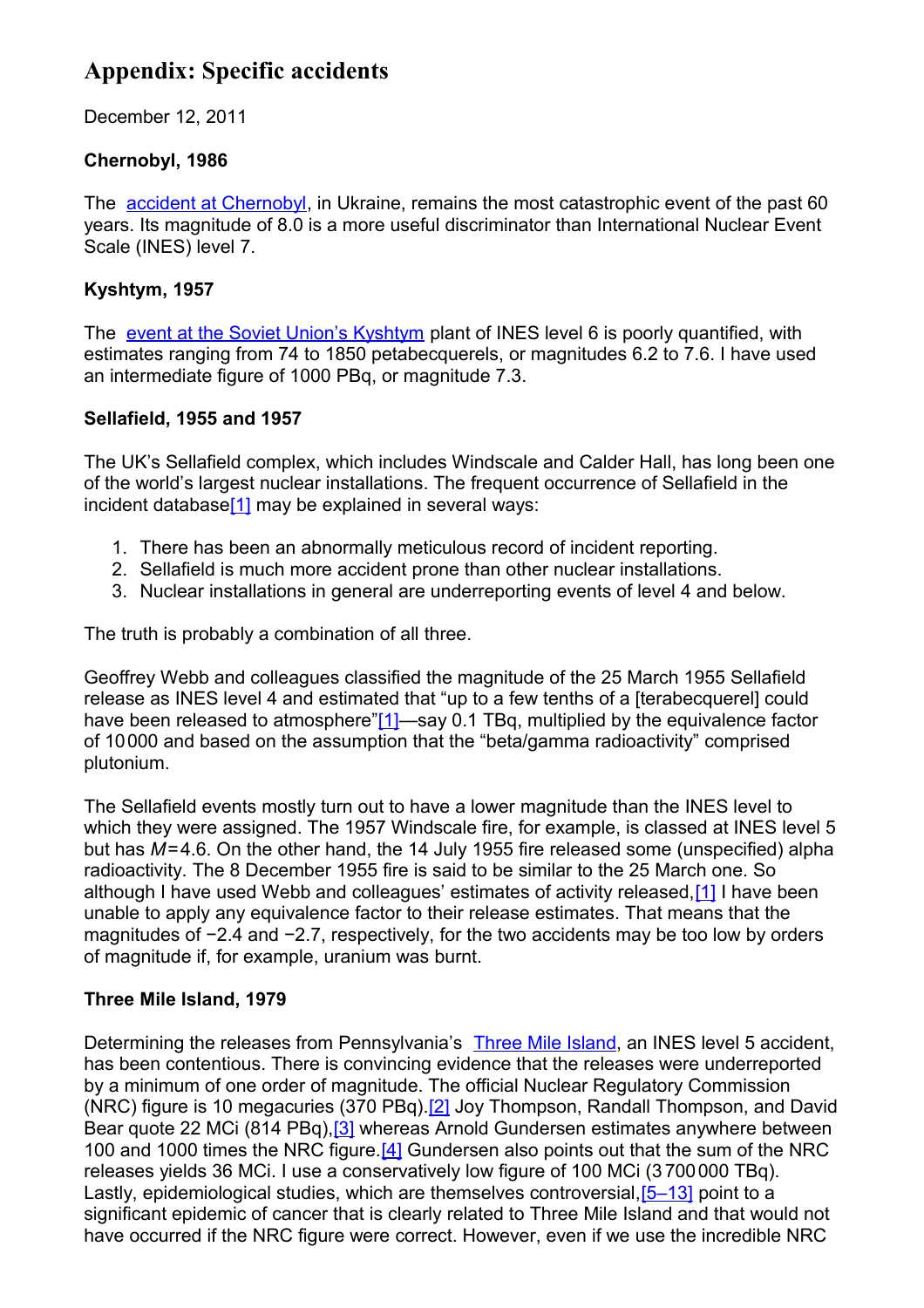figure of 10 MCi, it would yield *M*=6.9. The accident clearly belongs in the catastrophic group.

## **Fukushima Daiichi, 2011**

The INES level of the **Fukushima Daiichi accident** in Japan has been revised upward several times from level 4 to the current level 7. In April 2011 the independent Nuclear Safety Commission estimated 630000 TBq of atmospheric release[,\[14\]](#page-12-13) as did the Tokyo Electric Power Company[.\[15\]](#page-12-15) That is very close to the estimate of 670000 TBq by Masamichi Chino and colleagues, [16] but in June 2011 the Nuclear and Industrial Safety Agency gave an estimate of 770000 TBq, [14, [17–18\]](#page-12-12) used herein. That yields magnitude 7.2 on the revised scale. The latest estimate (October 2011) by Andreas Stohl and colleague[s\[19\]](#page-12-11) is 1592000 TBq, yielding a magnitude of 7.5.

## **Rocky Flats, 1957 and 1969**

For the [Rocky Flats](http://en.wikipedia.org/wiki/Rocky%20Flats%20Plant) accidents in Colorado, John Till and colleagues estimate that the median total quantity of Pu released in the 1957 fire was 780 GBq and in the 1969 fire was a range of 0.37–2.2 GBq[.\[20\]](#page-12-10) For the latter I assume 1 GBq. With the radiological equivalence of 10000 applied[,\[21\]](#page-12-5) the iodine-131-equivalent releases are 7800 TBq in 1957 and 10 TBq in 1969. Those quantities correspond to INES levels 5 and 3, respectively, and magnitudes 5.2 and 2.3, respectively.

## **Chelyabinsk, Lake Karachay, 1967**

<span id="page-10-0"></span>The incident at Chelyabinsk in the Soviet Union was due to the desiccation of the polluted Lake Karachay during a very dry summer. Christopher Winter assigned it INES level 6, based on a claimed release of 190 PBq[.\[22\]](#page-10-0) Another website estimated 22 TBq[.\[23\]](#page-12-9) Dmitriy Burmistrov and colleagues estimated about 20 TBq[.\[24\]](#page-12-8) I have calculated the release of 5600 TBq using the data of Peremyslova and colleagues.[\[25\]](#page-12-7) That value corresponds to INES level 5 and a magnitude of 5.0.

## **Seversk (formerly Tomsk-7), 1993**

The [Seversk accident](http://en.wikipedia.org/wiki/Seversk#Tomsk-7_explosion) in Russia is classed as an INES level 4. The atmospheric release of 4.3 TBq of long-lived isotope[s\[26\]](#page-12-6) has been divided into uranium and plutonium in the same proportion as the solution in the tank that exploded. That yields a total atmospheric release of about 3500 TBq, <sup>131</sup>I equivalent, or magnitude 4.8.

## **Paks, 2003**

The releases due to the accident at the Paks nuclear power plant on 10 April 2003 are found in the Hungarian Atomic Energy Commission's report[.\[27\]](#page-13-1) It is an INES level-3 event but a NAMS (nuclear accident magnitude scale) magnitude 3.9.

# **Tokaimura, 1999 (criticality accident)**

During the  $20$ -hour duration incident in Japan, some 2500 PBq (2.5  $\times$  10<sup>18</sup> fissions) of activity, greater than the amount released at Fukushima, were generated in a mixing tank. The INES guide cites it as an example of a level-4 accident[.\[21\]](#page-12-5) However, because the fission activity was confined in the tank, there were only local (near-field) effects from the direct neutron, beta, and gamma radiation. The World Nuclear Association states, "While 160 TBq of noble gases and 2 TBq of gaseous iodine were apparently released, little escaped from the building itself.["\[28\]](#page-13-0) That assertion directly contradicts the estimate of Chino and colleagues of  $8 \times 10^{12}$  Bq/h (which, summed over 20 hours would yield 160 TBq) for radioactivity released to the atmosphere; they made the estimation by back-calculating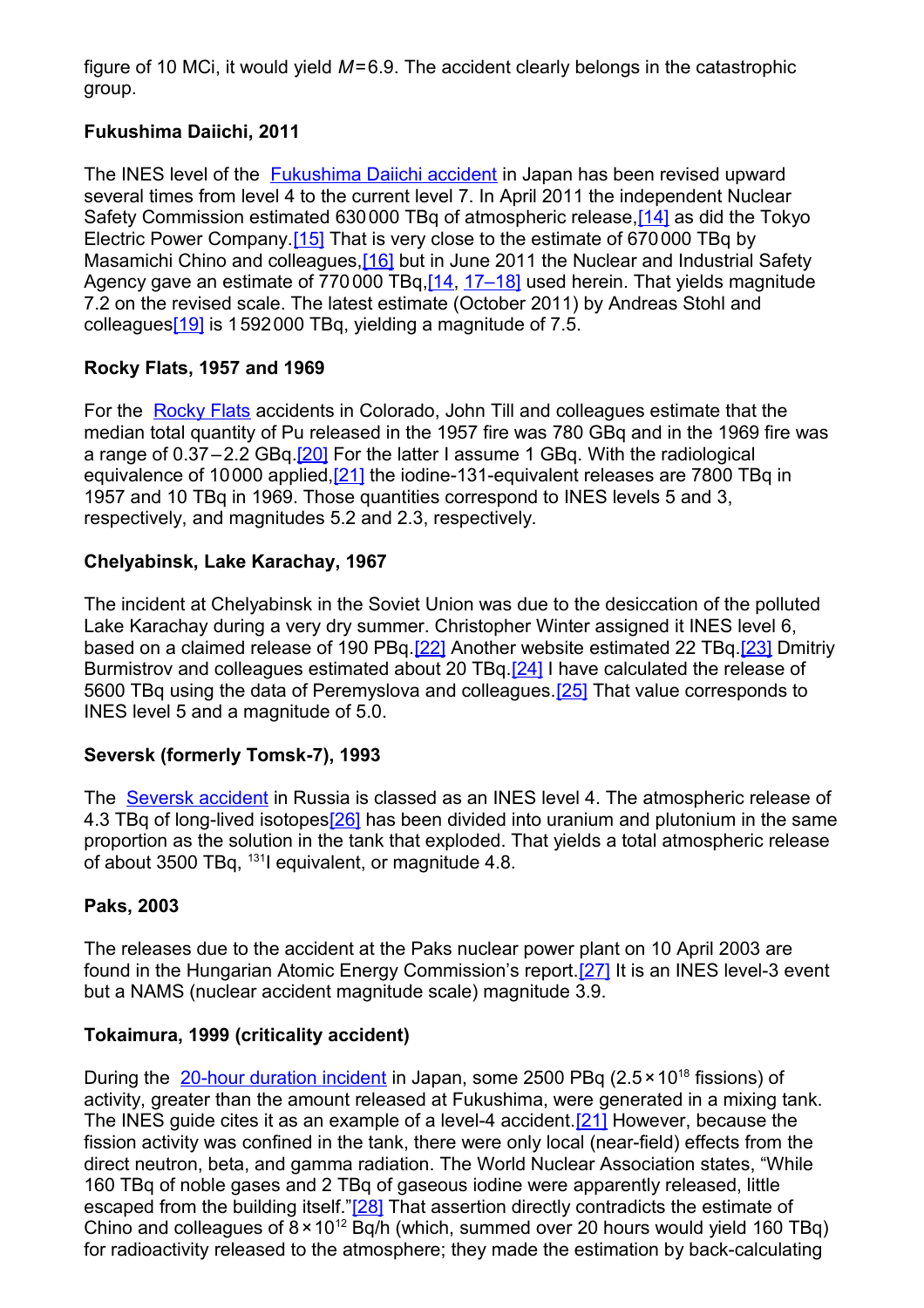<span id="page-11-1"></span>from observations taken over a wide region around the site[.\[29\]](#page-11-1) If their figure is correct, and the release contained 99% noble gases as claimed by the World Nuclear Association, then the total of released <sup>131</sup>I may be around 2 TBq—a NAMS magnitude-1.6 event. So although it is classified as an INES level-4 event, it has a very small magnitude *M*.

#### **Unquantifiable releases**

The failure of the NRX reactor at Chalk River in Ottawa, Canada,[\[30\]](#page-13-9) on 12 December 1952 is classed as an INES level-5 event because of the off-site release. About 10 KCi (370 TBq) of fission products were released into the cooling water and hence off-site; however, there are conflicting accounts of atmospheric release. Peter Jedicke claims there was no atmospheric release,<sup>[31]</sup> whereas the German Wikipedia page on nuclear accidents asserts that 100 TBq of fission products were released to the atmosphere in addition to 400 TBq into the water. I have omitted that event from the main list until an offsite atmospheric release can be confirmed.

Two accidents of INES level 4 occurred at the Saint Laurent nuclear power plant on the River Loire in France in 1969 and 1980. Between 535 and 740 MBq of <sup>239</sup>Pu and <sup>240</sup>Pu activity are said to have been deposited in the river sediments as a result of the 1980 accident.<sup>[32]</sup> Many French-language websites mention that the Institute of Marine Biogeochemistry of the École Normale Supérieure in Paris carried out a study that proves the existence of Pu in the sediments of the River Loire from the reactor site to the estuary and ascribes its presence to one or both of the accidents. The study was written by Jean-Marie Martin and Alain Thomas, but neither a title nor a date of publication are available. The institute is presumably now part of the department of biochemistry and ecology of continental environments, which publishes its research papers online (but with a seemingly incomplete record) back to 1984. The online pollution monitoring program run by the Institut de Radioprotection et de Sûreté Nucléaire shows ongoing <sup>239</sup>Pu and <sup>240</sup>Pu pollution of the Loire by the Saint Laurent site.<sup>[33]</sup>

<span id="page-11-0"></span>In November 1975 the core of one of the reactors at the Soviet Union's Leningrad nuclear power plant was partially destroyed. Radioactive gases were vented to the exterior over a period of a month as part of the emergency cleaning[.\[34\]](#page-13-6) The German Wikipedia page on nuclear accidents states that it was an INES level 4–5 event, but it gives an incorrect date of October 1974. The Greenworld website (Russian, with English translation), in contrast, assigns it to INES level 3. The estimates of releases vary from 0.5 –55 PBq, but no sources for those figures are available. A paper on the Bellona website cites the same INES and release figures[.\[35\]](#page-13-5) Greenworld states that there was a release of "uranium fission products ( $137Cs$ ,  $134Cs$ ,  $144Ce$ ,  $90Sr$ , etc.) and transuranics ( $238Pu$ ,  $239Pu$ ,  $241Am$ , etc.) into the reactor graphite cladding," whereas the nuclear accident compilation in the Proposition One website<sup>[36]</sup> states that the atmospheric release was mainly  $131$ . The accident was evidently severe, but neither the INES level nor the NAMS magnitude can be estimated to better than an order of magnitude, mainly because of the uncertainty about what fission products and how much of them were released to the atmosphere.

The INES level-4 accident in the A-1 reactor at Jaslovské Bohunice, Slovakia, in 1977 caused it to be shut down and subsequently decommissioned. There was also an accident the previous year. Releases are not stated; however, Jozef Kuruc and L'ubomír Mátel ascribe the presence of  $90$ Sr,  $239$ Pu,  $240$ Pu, and  $241$ Am contamination in soils of the surrounding region as due in part to the A-1 accidents.<sup>[37]</sup>

The November 1982 accident at Chernobyl, classed as INES level 5, undoubtedly released radioactivity into the atmosphere, [38] but the available individual dose rates cannot be integrated into an overall release estimate.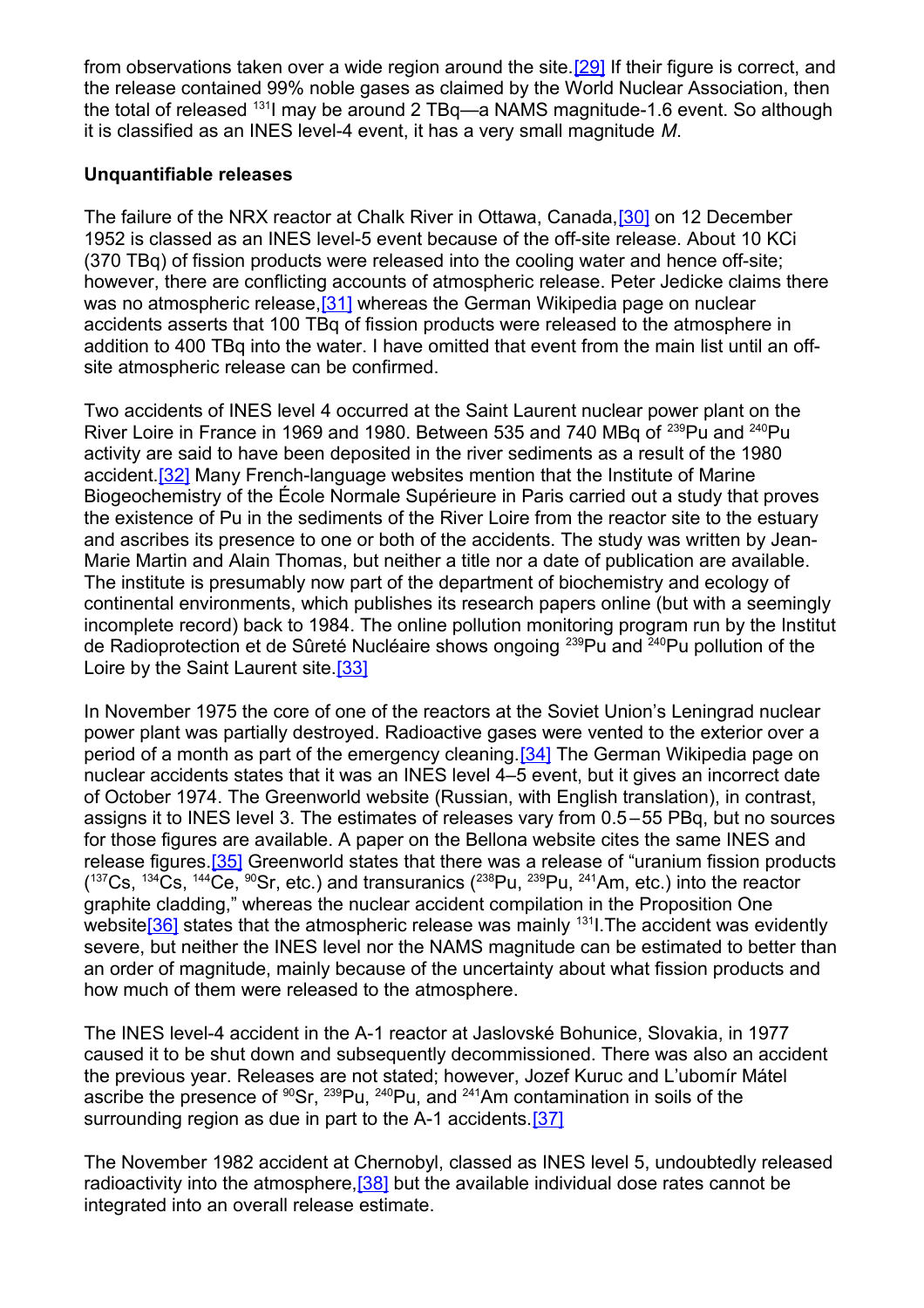The November 1983 discharge at Sellafield resulted in around 50 TBq entering the sea and thence as particulate matter onto local beaches, which were temporarily closed.[\[1\]](#page-12-4) That is an example of discharge into water, followed by transfer of the activity back to land, but it is difficult to quantify in terms of radiological equivalence.

In December 1972 there was a fire and two explosions at the Gulf United Nuclear Corporation fabrication plant near Pawling, New York, where Pu fuel was being manufactured for fast breeder reactors. An undetermined amount of Pu was dispersed offsite, [39] so the event can hardly be less than INES level 4. A NAMS magnitude-4.0 event would be produced by the release of the order of just 10 g of  $^{239}$ Pu and  $^{240}$ Pu to the atmosphere; given that the fire and explosions were serious enough for the plant to be closed down, it is likely that the release could have been one or two orders of magnitude above that weight of Pu. Furthermore, the incidence of chronic myelogenous leukemia (CML) in Pawling is apparently 3 in a town of  $5000$ ,  $[40]$  when the expected value would be 1–2 per 100000 population. The CML Wikipedia webpage states, "The only well-described risk factor for CML is exposure to ionizing radiation." So the CML cluster at Pawling suggests that at least one serious release occurred from the plant.

## **References**

- <span id="page-12-4"></span>1. G. A. M. Webb, R. W. Anderson, M. J. S. Gaffney, *J. Radiol. Prot.* **26**, 33 (2006).
- <span id="page-12-3"></span>2. President's Commission on the Accident at Three Mile Island, *[The Need for Change,](http://www.pddoc.com/tmi2/kemeny) [the Legacy of TMI: Report of the President's Commission on the Accident at Three](http://www.pddoc.com/tmi2/kemeny) [Mile Island](http://www.pddoc.com/tmi2/kemeny)*, President's Commission, Washington, DC (October 1979).
- <span id="page-12-2"></span>3. J. Thompson, R. Thompson, D. Bear, [TMI Assessment, part 2](http://www.southernstudies.org/images/sitepieces/ThompsonTMIassessment.pdf) (1995).
- <span id="page-12-1"></span>4. A. Gundersen, ["Three Myths of the Three Mile Island Accident,"](http://www.tmia.com/march26) video lecture (2009).
- <span id="page-12-0"></span>5. M. C. Hatch et al., *Am. J. Epidemiol*. **132**, 397 (1990).
- 6. S. Wing et al., *[Environ. Health Perspect](http://www.ncbi.nlm.nih.gov/pmc/articles/PMC1469835/pdf/envhper00314-0052.pdf)* . **105**, 52 (1997).
- 7. M. Hatch, M. Susser, J. Beyea, *[Environ. Health Perspect](http://www.ncbi.nlm.nih.gov/pmc/articles/PMC1469856/pdf/envhper00314-0012.pdf)* . **105**, 12 (1997).
- 8. S. Wing, D. Richardson, D. Armstrong, *[Environ. Health Perspect.](http://www.ncbi.nlm.nih.gov/pmc/articles/PMC1469992/pdf/envhper00316-0012d.pdf)* **105**, 266 (1997). 9. M. Dalrymple, *[Endeavors](http://endeavors.unc.edu/aut97/wing.html)* , Fall 1997.
- 10. E. O. Talbott et al., *[Environ. Health Perspect](http://www.ncbi.nlm.nih.gov/pmc/articles/PMC1638153/pdf/envhper00307-0111.pdf)* . **108**, 545 (2000).
- 11. S. Wing, D. Richardson, *[Environ. Health Perspect.](http://www.ncbi.nlm.nih.gov/pmc/articles/PMC1240214/pdf/ehp0108-a0542e.pdf)* **108**, A546 (2000).
- 12. E. O. Talbott et al., *[Environ. Health Perspect.](http://www.ncbi.nlm.nih.gov/pmc/articles/PMC1240214/pdf/ehp0108-a0542e.pdf)* **108**, A547 (2000).
- 13. R. W. Field, *[Radiat. Protect. Dosim.](http://www.radonattahoe.com/TMI%20RADON.pdf)* **113**, 214 (2005).
- <span id="page-12-13"></span>14. Discovery News, ["Japan doubles nuclear radiation leak estimate,"](http://news.discovery.com/earth/japan-nuclear-radiation-risk-110607.html) 7 June 2011.
- <span id="page-12-15"></span>15. Tokyo Electric Power Company, ["The Great East Japan Earthquake and Current](http://www.tepco.co.jp/en/nu/fukushima-np/f1/images/f12np-gaiyou_e_1.pdf) **[Status of Nuclear Power Stations,".](http://www.tepco.co.jp/en/nu/fukushima-np/f1/images/f12np-gaiyou_e_1.pdf)**
- <span id="page-12-14"></span>16. M. Chino et al., *[J. Nucl. Sci. Technol.](http://www.jstage.jst.go.jp/article/jnst/48/7/48_1129/_article)* **48**, 1129 (2011).
- <span id="page-12-12"></span>17. *Nature* Newsblog, ["Directly Comparing Fukushima to Chernobyl"](http://blogs.nature.com/news/2011/09/directly_comparing_fukushima_t.html) (7 September 2011).
- 18. Japan Atomic Industrial Forum, ["Environmental Impact of the Fukushima Nuclear](http://www.jaif.or.jp/english/news_images/pdf/ENGNEWS01_1312522822P.pdf) [Accident,"](http://www.jaif.or.jp/english/news_images/pdf/ENGNEWS01_1312522822P.pdf) 4 August 2011 update.
- <span id="page-12-11"></span>19. A. Stohl et al., *[Atmos. Chem. Phys. Discuss](http://www.atmos-chem-phys-discuss.net/11/28319/2011/acpd-11-28319-2011.html)* . **11**, 28319 (2011).
- <span id="page-12-10"></span>20. J. E. Till et al., *[J. Expo. Anal. Environ. Epidemiol.](http://www.nature.com/jes/journal/v12/n5/pdf/7500237a.pdf)* **12**, 355 (2002).
- <span id="page-12-5"></span>21. International Atomic Energy Agency, **INES: The International Nuclear and** [Radiological Event Scale User's Manual, 2008 edition.](http://www-pub.iaea.org/MTCD/publications/PDF/INES-2009_web.pdf)
- <span id="page-12-9"></span>22. C. Winter, ["Accidents Involving Nuclear Energy,".](http://www.chris-winter.com/Digressions/Nuke-Goofs/Nuke-Goofs.html)
- <span id="page-12-8"></span>23. A. Ivanov, J. Perera, ["Environment-Russia: Radioactive Lake Threatens Arctic](http://www.wentz.net/radiate/lake/index.htm) [Disaster,".](http://www.wentz.net/radiate/lake/index.htm)
- <span id="page-12-7"></span>24. D. Burmistrov, M. Kossenko, R. Wilson, *[Radioactive Contamination of the Techa](http://www.physics.harvard.edu/~wilson/publications/pp747/techa_cor.htm) [River and Its Effects.](http://www.physics.harvard.edu/~wilson/publications/pp747/techa_cor.htm)*
- 25. L. M. Peremyslova et al., ["Dietary Intakes and Internal Exposure Doses Received by](http://irpa11.irpa.net/pdfs/7c12.pdf) [Residents of the Karachai Trace,"](http://irpa11.irpa.net/pdfs/7c12.pdf) paper presented at the 11th International Congress of the International Radiation Protection Association, 23–28 May 2004.
- <span id="page-12-6"></span>26. BBC News, ["Timeline: Nuclear plant accidents,"](http://www.bbc.co.uk/news/world-13047267) 12 September 2011.